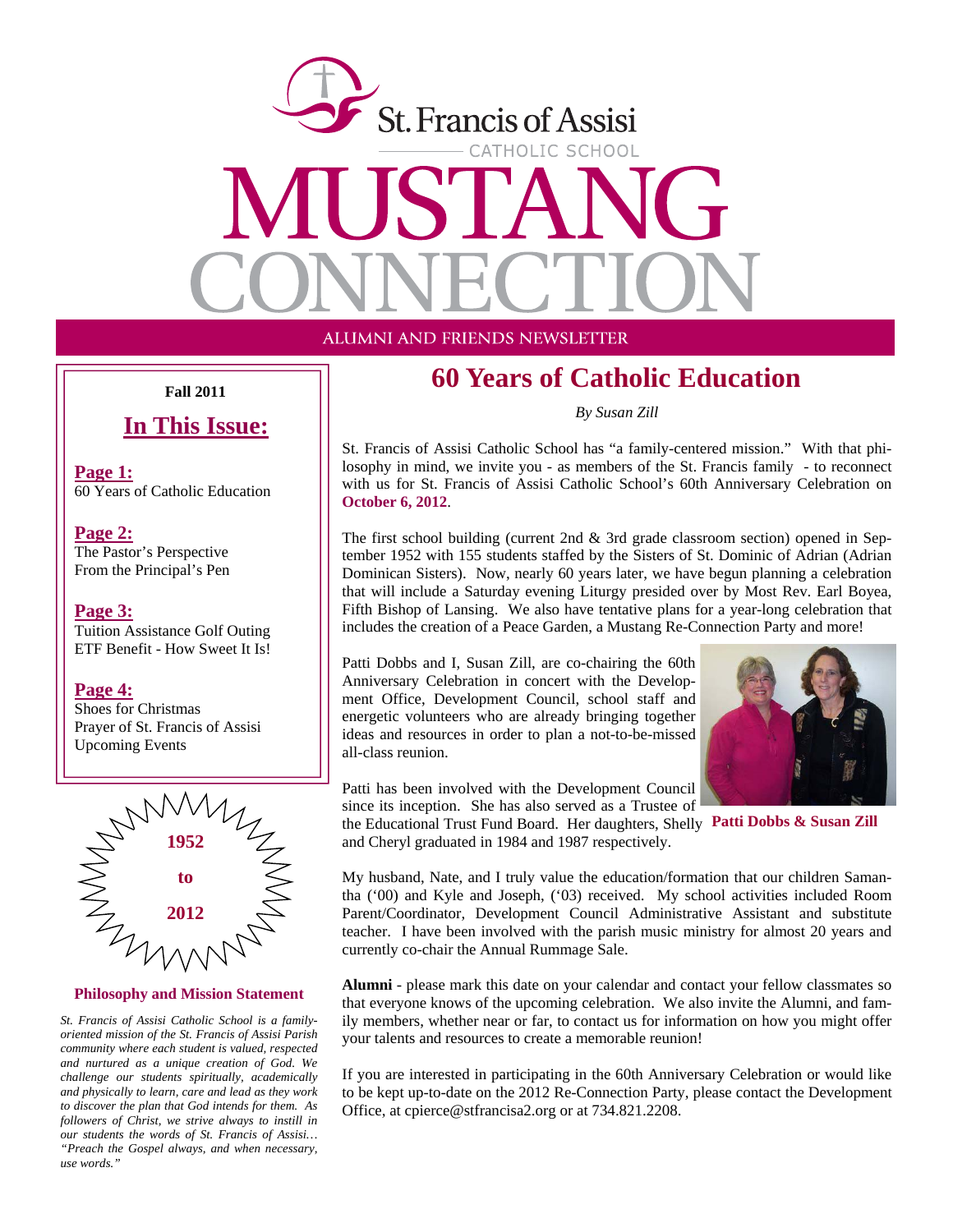# **The Pastor's Perspective**





Dear Friends,

St. Francis of Assisi Catholic School has much to be thankful for. We can reflect on our blessings with gratitude, and I am honored to share some of them with you.

First, and foremost, our students receive a superior Catholic faith foundation. They participate in daily Morning Prayer, attend weekly Mass, and monthly partake in Eucharistic Adoration and a Prayer Service. In the classroom, teachers periodically ask students to "Drop Everything and Pray." And, the school's monthly "Wednesday Morning Walking Club" provides families, students, and faculty an opportunity to walk and pray together before the school day begins. All of these prayerful moments, in addition to learning about Catholicism in the classroom, help our students practice and strengthen their faith.

Second, St. Francis of Assisi Catholic School is blessed with a dedicated and caring faculty. They have diverse gifts and talents and work well together as a team. Each day they share their God-given strengths with the children in their classroom.

Third, the curriculum at St. Francis of Assisi School is exceptional. Many subjects include a hands-on, inquiry based approach to learning which helps students develop a life-long love for learning. Several of our teachers have Master's degrees, and all of our faculty integrate their skillful knowledge into the curriculum. Furthermore, the education at St. Francis of Assisi Catholic School is aligned with the State of Michigan grade level content standards.

Fourth, St. Francis of Assisi Catholic School works on service projects throughout the year to help the poor in our community as well as others in need, internationally. A hallmark of our Catholic faith tradition is a concern for the common good, borne out in service to others.

Good things are happening at St. Francis of Assisi Catholic School. Friendliness fills our halls and we have an environment that is conducive to learning. We ask for your continued prayers and support to help our beloved school of nearly 60 years continue to thrive.

Sincerely,

Fr. Jim McDougall Pastor

# **From the Principal's Pen**



The autumn leaves have finished falling and the calendar keeps moving forward. I can hardly believe it is December already. I want to take a moment for appreciation and gratitude of so many blessings here at St. Francis. Today, I was blessed to watch the students return from Adoration as they walked through the front door. The true beauty of their faith and love has been permeating the school as they lend a caring hand and smile to an acquaintance in the hallway. The friendly smiles and laughter is such a remarkable reminder of God's hand in the work we all strive to accomplish with these special little people.

We have had some remarkable events and new initiatives these past few months in St. Francis School. In September we began implementing a Math intervention program for students in first through sixth grade. We have 3 interventionists: Mr. John Butsic, Mrs. Janet Mainz, and Mrs. Alaina Smith. They are each qualified and experienced in math concepts and working with children. The interventionists attend classrooms during the classes regularly scheduled math time at least 2 times a week. They work with students, at the teachers' direction, on specific skills in math. This helps us, as a school, meet each student where they are individually in their math skill development. The addition of these interventionists also allows smaller group work so the students who have mastered a particular skill have the ability to receive enrichment in their math curriculum. For fourth through sixth grades, we are utilizing the Accelerated Math program to enhance the ability of the intervention time. It has been a transition time for many of us, but we are working to become more available to meeting the needs of each student at St. Francis School.

One special event that has occurred was on Friday, October 21st. We were blessed with a visit from many of our grandparents and special friends during Grandparent's and Friend's Day. A ceremony began the morning in the Parish Activity Center (P.A.C.) with performances from our Middle School Choir, Strings Program, and our Heartbeats team. The P.A.C. was decorated with artistic ornaments to thank so many for their wonderful support of Catholic education. After the ceremony in the P.A.C., grandparents and special friends visited their students in the classroom. The teachers had many creative bonding experiences for all the visitors. The morning classroom visits and the day commenced with a beautiful Mass led by our school choirs. We feel so blessed to have celebrated such a strong foundation within each of our school families. Thank you to all that joined us for this special day.

May God Bless You.

Julie Fantone Acting Principal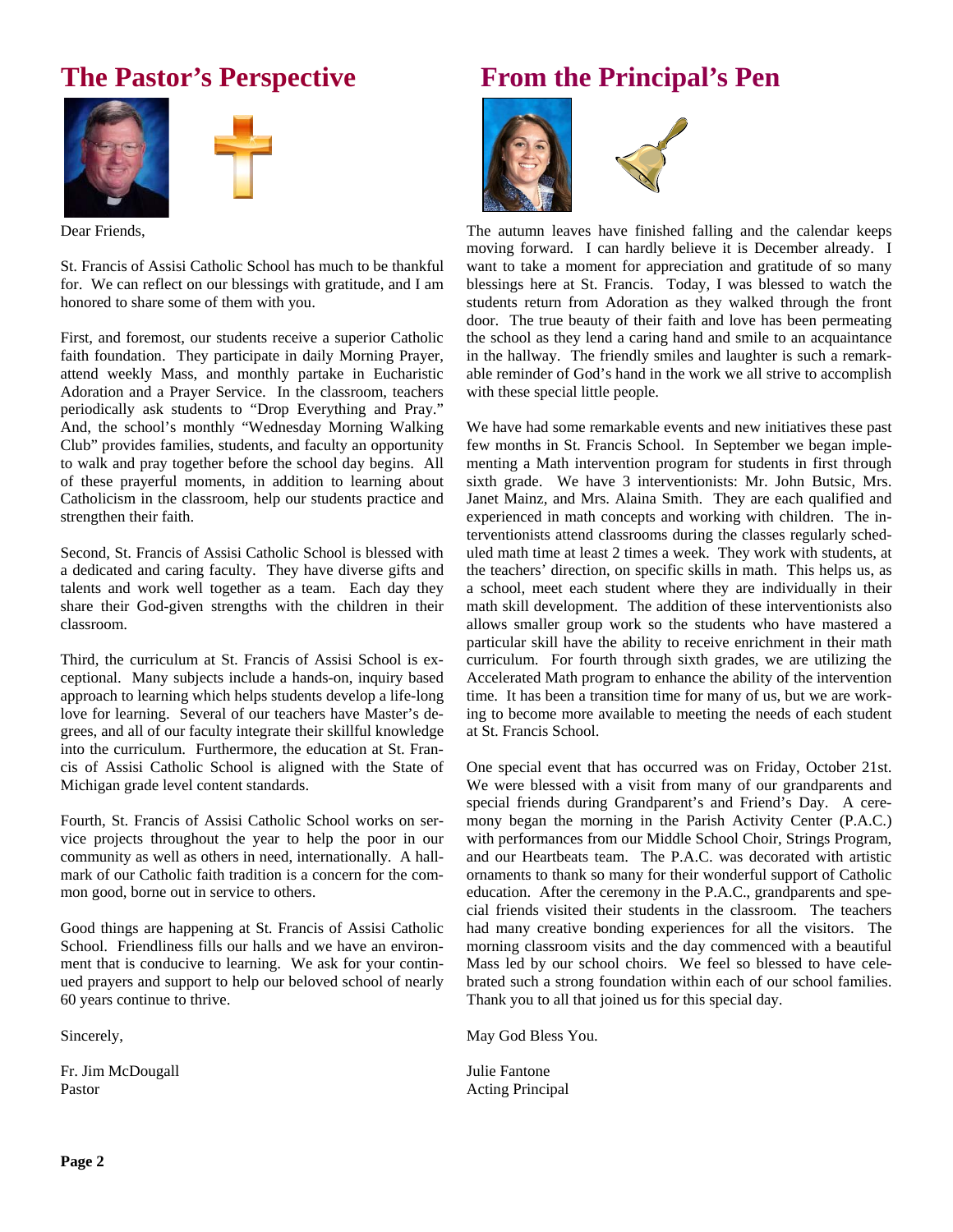

In September, the second annual Tuition Assistance Golf Outing took place at the Polo Fields Golf and Country Clubs. This year's event was well attended, and it raised over \$5,400 in net proceeds.

St. Francis of Assisi Catholic School strives to provide tuition assistance to any family that requests it based on need. In the 2010-2011 school year, 25 families received \$73,600 in assistance; this year we estimate that financial aid requests will be at least as great. The golf outing helped ensure access to affordable Catholic education for many families since it raised critical resources for the Tuition Assistance Fund.

The outing had many new corporate sponsors which made the event a success. Most notably was the Hole-In-One sponsorship by Gene Butman Ford. The Gene Butman Ford Hole-In-One Contest provided golfers four hole opportunities to win



**Guests Enjoy Lunch** 

On behalf of Chairman Doug DeFord and the Development Office, thank you to all of our golfers, generous sponsors and donors, and our outing volunteers. To one and all, plan now to be on the



golfers attended.

**Team DeFord** 

links next fall to support of our great school, our families, and the Tuition Assistance Fund.

## **Did You Know?**

The Educational Trust Fund awarded \$53,000 to St. Francis of Assisi Catholic School this year (based on a formula set forth in the Trust documents.)

# **Tuition Assistance Golf Outing Educational Trust Fund Benefit**

**Join Us February 4 for "How Sweet It Is"!** 

Every year since 2002, supporters of St. Francis of Assisi Catholic School have participated in a Benefit to raise money for the Educational Trust Fund (ETF) while having a truly wonderful and unique evening.



**Sergio & Kristin Scarcella** 



This school year, the 11th annual Educational Trust Fund Benefit will celebrate "How Sweet It Is" on Saturday, February 4, 2012 at Weber's Inn in Ann Arbor. Attendees will have a great time as they support the ETF; they will also have an opportunity to contribute to the Tuition Assistance Fund during a special appeal that

**Jeff & Stacey Higgins** 

will conclude the bidding festivities. Last year's event, which had a Mardi Gras theme, raised over \$52,000 in net proceeds for the ETF. Guests also contributed \$47,400 to the Tuition Assistance Fund, so nearly \$100,000 was raised altogether. And we know we can top that next year.

With our theme of "How Sweet It Is," the Benefit will offer games, a raffle, live and silent auction items, including live auction items like "Coffee with Coach Carr" and 2 season tickets to the 2012 University of Michigan football games. Silent auction items range from the ever-popular "Principal for the Day" and a hand-made dollhouse. Between the live and silent auctions, there are items for everyone to bid on and enjoy. Or just come for the great food, chance to see friends, and support Catholic education.

As this year's co-chairs, we invite you to join us on Saturday, February 4, 2012 at Weber's Inn. Celebrate St. Valentine's Day early, enjoy an evening out with your family and friends, and raise money to support St. Francis of Assisi Catholic School. With your participation and support, we will make this year the "sweetest" yet!

Sergio & Kristin Scarcella and Jeff & Stacey Higgins ETF Benefit Co-Chairs